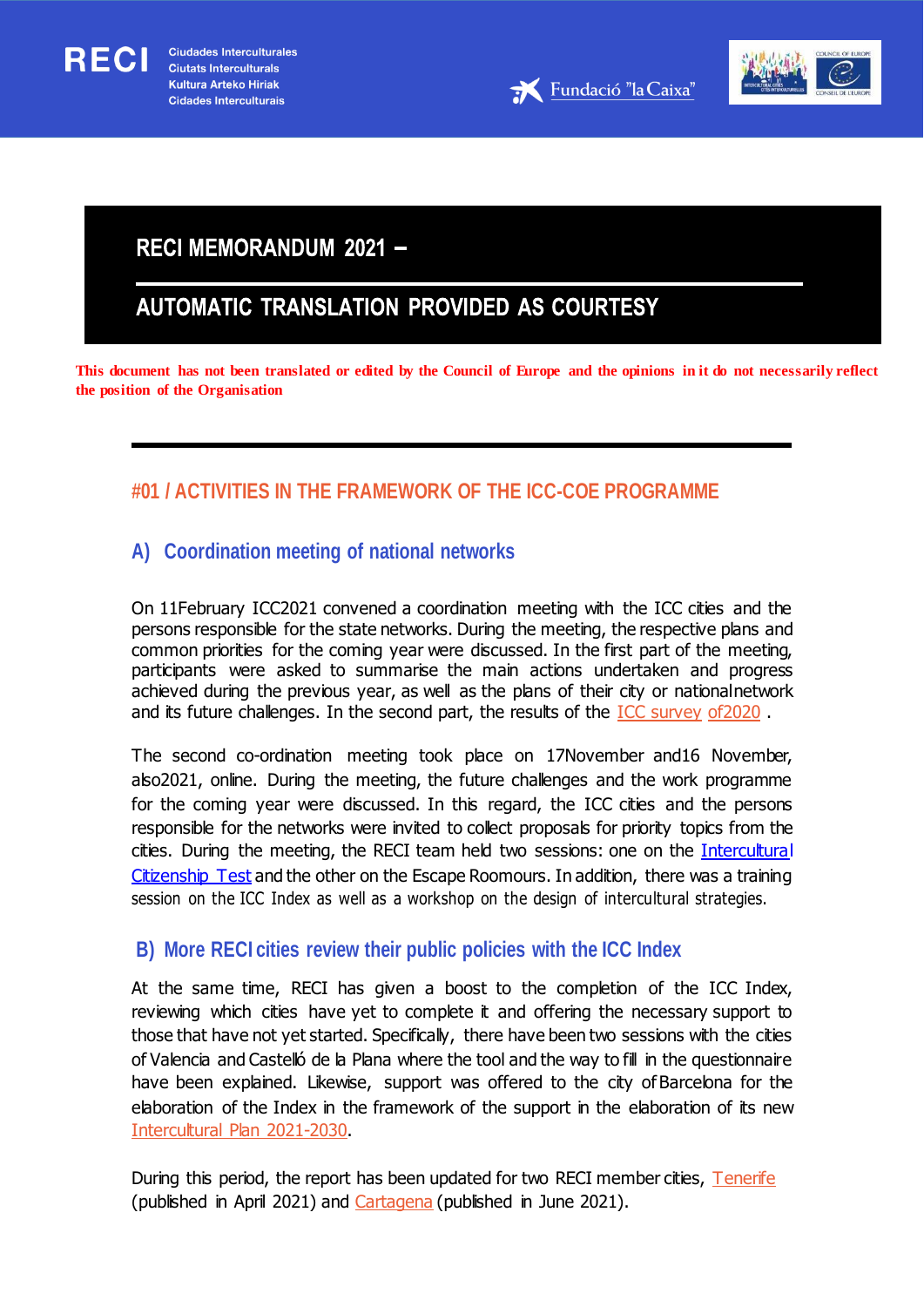## **C) ICC funds a project driven by RECI cities**

In April 2021, the ICC programme launched a call for proposals aimed at cities participating in the ICC network or national networks. The call aimed to fund projects led by member cities of the network that address priority themes of the ICC programme. On this occasion, a project of RECI cities has been selected for funding: DIVERSITOURS, intercultural community intervention through visits and interaction experiences in neighbourhoods with a high representation of migrant population in the municipalities of Bilbao and Valencia. The project aims to develop a socio-educational programme of visits and experiences in neighbourhoods with a long history of internal and external migration. The idea of the project, inspired by the European Migrantour initiative, is that people of migrant origin can guide tourists or residents of the same city to tour and get toknow the participating territories. This will be carried out by social entities withinstitutional support (Koop SF 34 in the case of Bilbao and Valencia Acoge).

The project is divided into different phases. During the first phase, a case study on the European Migrantour initiative was carried out to assess the adhesion of these cities to the initiative. The second phase consisted of carrying out an exploratory study on the memory and history of migration in each of the selected neighbourhoods with the help of the University of Valencia and the Aldauri Foundation. During the third phase, different routes were designed with the guides, and they were given training. Finally, four pilot visits were carried out in each of the territories, one of them with all the RECI cities in the meeting that took place in Bilbao in November of 2021.

### **D) WG-ADI-INT**

The Steering Committee on Anti-Discrimination, Diversity and Inclusion (CD-ADI),which includes a working group on intercultural integration (WG-ADI-INT), was set 2020,up at the beginning of 2007. This working group is composed of ten countries represented by state and local authorities.

The group has different functions, including promoting and reviewing the implementation of the Recommendation CM/Rec/(2015) of the Committee of Ministers to Member States on intercultural integration, supporting the work of intercultural city networks, promoting and facilitating awareness-raising on Council of Europe standards on intercultural integration, and contributing to the achievement of the United Nations Agenda for Sustainable Development in In2030. the course of this period, the working group has held four meetings:

▪ The group organised its third session on 24 February 2021. Following feedback from Council of Europe member states at the second CDADI meeting, the group reviewed the draft Guidelines and Model Policy Framework for Intercultural Integration and the draft Recommendation on Multilevel Governance of Intercultural Integration. The aim of the meeting was to finalise the Guidelines and the Model Policy Framework, and to agree on a final Draft Recommendation to be submitted to the Council of Europe.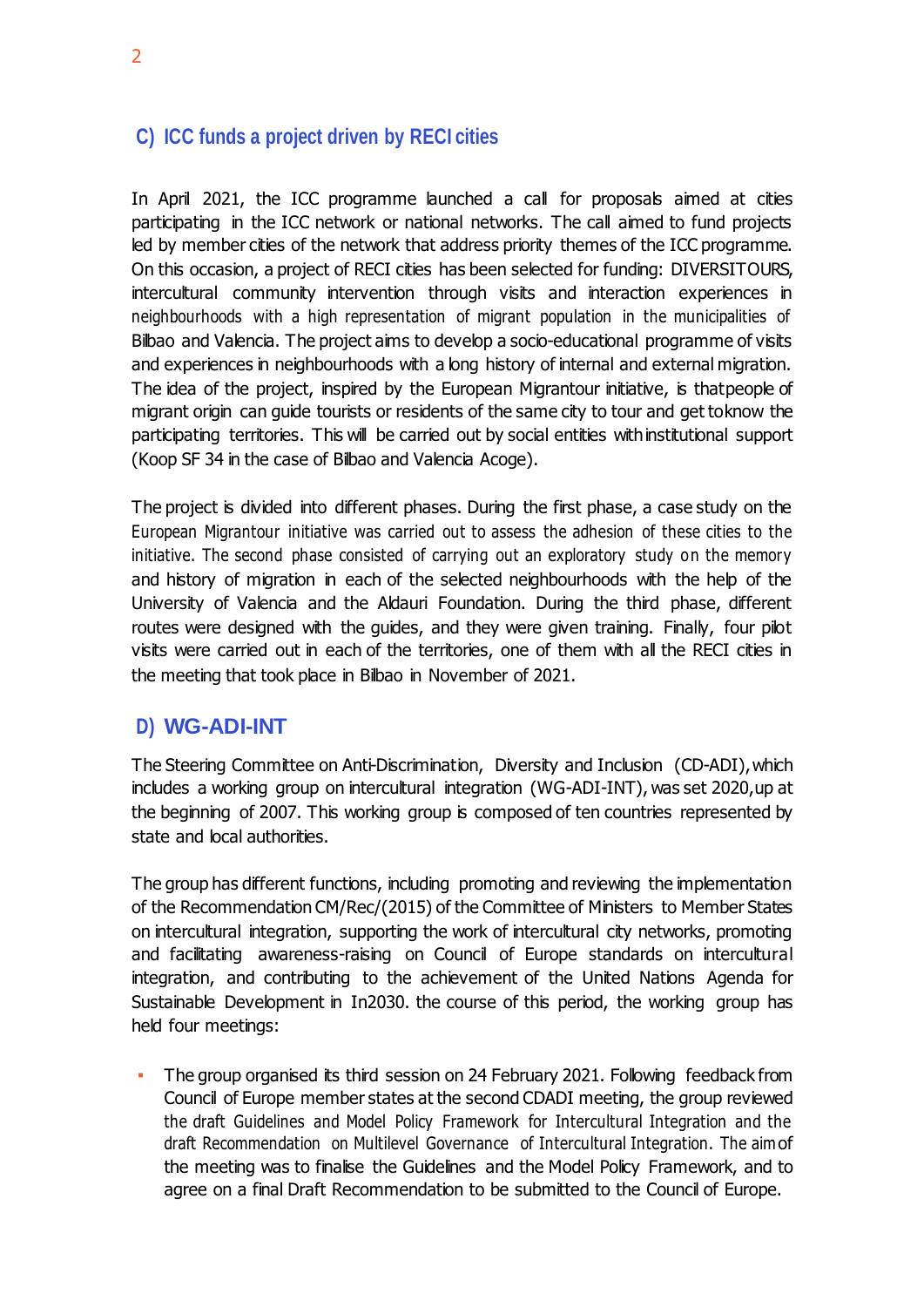will be submitted to the ICSID for possible adoption. The session also provided an opportunity to exchange views with the ECRI President, as well as to learn about the work of the Commission on Gender Equality.

- An extraordinary meeting of the Working Group was convened on 26 May 2021. During the session, amendments submitted by CDADI and WG-ADI-INT participating States to the documents being worked on were discussed:
	- o *Model Framework [for an Intercultural Integration](https://rm.coe.int/prems-093421-gbr-2555-intercultural-integration-strategies-cdadi-web-a/1680a476bd) Strategy at the National Level*
	- o *Recommendation on multi-level policies and governance for intercultural integration*

The meeting resulted in final versions of these two documents, which were forwarded to the third meeting of the CDADI on 15-17 June for discussion and, if necessary, adoption.

- The fifth meeting of the working group was held in person in Valencia from 28-30 September. The meeting served to share the latest developments since the fourth meeting of the WG-ADI-INT, and the third meeting of the CDADI. It also served to share the main results of the public consultation process and recommendations regarding the work and working documents of the group. A recommendation for states to implement the intercultural model at state level is being developed.
- The conclusions and outcomes of this meeting were presented at the fourth meeting of the CDADI held on 7-9 December 2021 in person in Strasbourg and by videoconference. The CDADI discussed and approved the draft text of the Recommendation on policies and multilevel governance for intercultural integration and decided to submit it to the Committee of Ministers for adoption.

Bilbao is a member of the working group and is its vice-chair.

# **E) RECI participation in ICC events:**

- Webinar on Interculturalism and Anti-Racism in Cities (part 1) in 26February 2021.
- Presentation of the RECI work on Intercultural Competences in the framework of the European project ECCIPA (Erasmus+), Marta Pérez and presentation of the project 'Intercultural Competences applied to the development of projects in public administration', Ekain Larrinaga, in 2March 2021
- Event on the intercultural model of integration in the Asia-Pacific region, 25 March 2021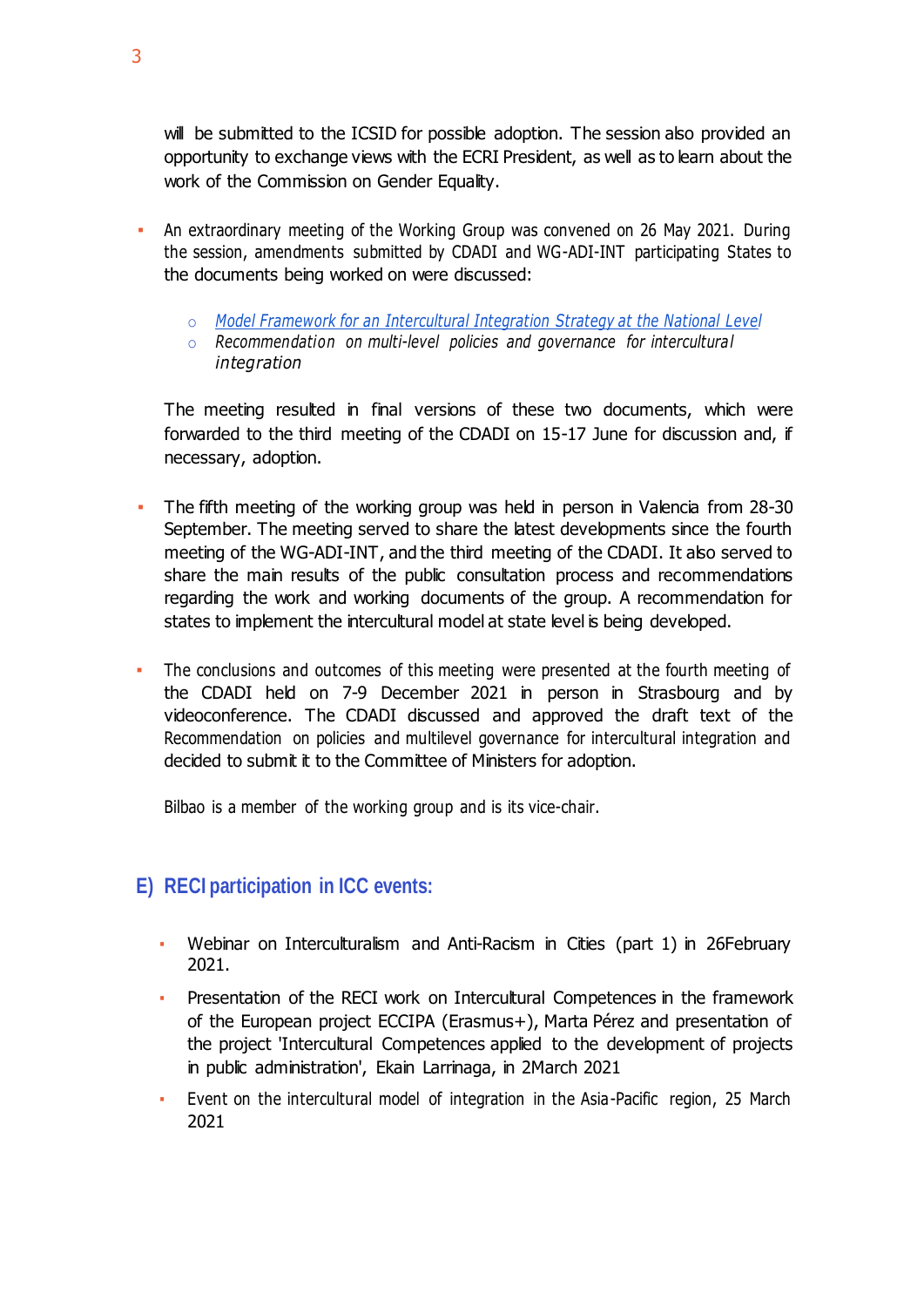- **EXEC Academy on Intercultural Communication and Alternative Narratives, with a** presentation by Dani de Torres, 19-21 April 2021.
- Training session "*The design of an intercultural integration strategy*" in the framewo rk of the European Pact of Integration Project (AMIF), by Dani de Torres and Marta Perez, 10May 2021
- Presentation of the Intercultural Strategies/Plans of Bilbao and Sabadell within the framework of the European Pact of Integration Project (AMIF), by Claudia Emmanuel and Cristina Puente, 10May 2021
- Whats' app'ning in your city? session, Event on innovative and effective ways to encourage new citizens to participate in the cultural life of the community 17 May 2021
- Webinar on Interculturalism and Anti-Racism in Cities (part 2) "From Theory to Practice", 20May 2021
- Extraordinary meeting of the Working Group on Inclusive Integration of the Committee on Anti-Discrimination, Diversity and Inclusion - Policy Lab, 26May 2021
- Webinar "Rethinking Reception from an Intercultural Perspective", Organised by RECI with the support of ICC, from22 June 2021
- Session "*Reshaping Narratives on Migration through interreligious and intercultura l dialogue*", International Dialogue Centre (KAICIID) and the Network for Dialogue "Promoting Social Inclusion of Refugees and Migrants in Europe: Solutions for Policymakers on education, trust building and narrative change", 6 July. 2021
- Webinar "*Sustainable cities: how to make them more inclusive? - An ecointercultural transition"* organised by ICC and with the presentation of Gemma Pinyol- Jiménez, 16September 2021
- Meeting of the Working Group on Inclusive Integration of the Committee on Antidiscrimination, Diversity and Inclusion in Valencia, with the participation of Claudia Emmanuel and Gemma Pinyol-Jiménez, 28-30 September. 2021
- Launch of the Cartagena Integration Strategy, in the framework of the *European Pact on Integration* project, with a speech by Gemma Pinyol-Jiménez, 29 September 2021
- Webinar 'On the road to integration: understanding human mobility, its benefits and successful practices of cultural and social exchange' by Gemma Pinyol-Jiménez, 15October 2021.
- Transnational meeting of the European project 'European Pact of Integration', 9-11 November Dietzenbach.2021,
- Panel 'City of the Future', Nobel Global Senior Leader Symposium, with Dani de Torres' presentation, 16December 2021.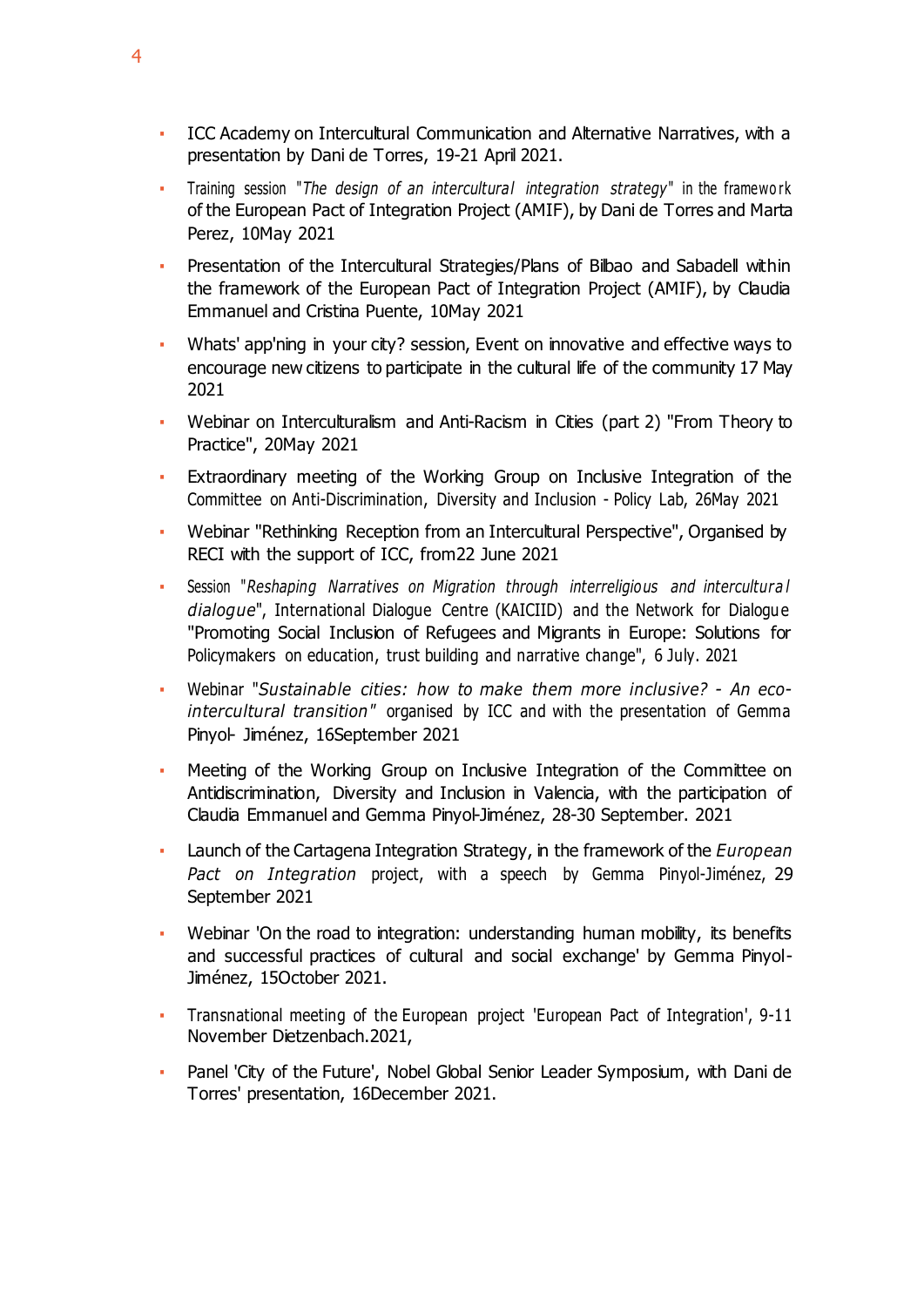# **F) RECI cities contribute to ICC campaigns**

### **•** Campaigning together

In February 2021, a meeting organised by ICC took place where several RECI cities participated together with other cities of the international network. During this session, working groups3 were organised to co-design the actions, slogans and messages of the campaigns that would be launched jointly (ICC-cities and state networks) on three international days (migrants, refugees and cultural diversity).

### **• 21 May World Day for Cultural Diversity**

For the World Day for Cultural Diversity for Dialogue and Development 2021, celebrated on 21 May, ICC launched a campaign together with the cities entitled "Feel the diversity - revive your senses". The aim of the campaign was to offer a feast for the senses through social media with images, videos and audio files. From RECI we offered our support in the dissemination of information to the cities and our commitment to disseminate the results on social networks. Consult the map of the cities' initiatives [here.](https://www.coe.int/en/web/interculturalcities/world-day-for-cultural-diversity-for-dialogue-and-development-2021)

■ Refugee Day

Similarly, to commemorate Refugee Day in 18June, a virtual campaign was developed to highlight the welcoming capacity of the local world, and the contribution of refugees in the construction of intercultural cities. RECI cities joined the initiative carried out by ICC in collaboration with UNHCR with the hashtag #WithRefugees.

**•** International Migrants Day The third 2021 joint campaign between ICC and its cities was in 18December and consisted of several parallel actions, mainly institutional messages, citizens' videos and an essay/poetry and illustration competition in schools. Social media [material](https://www.coe.int/en/web/interculturalcities/joint-campaigns#%7B%2298979888%22%3A%5B2%5D%7D) and a concept note have been prepared.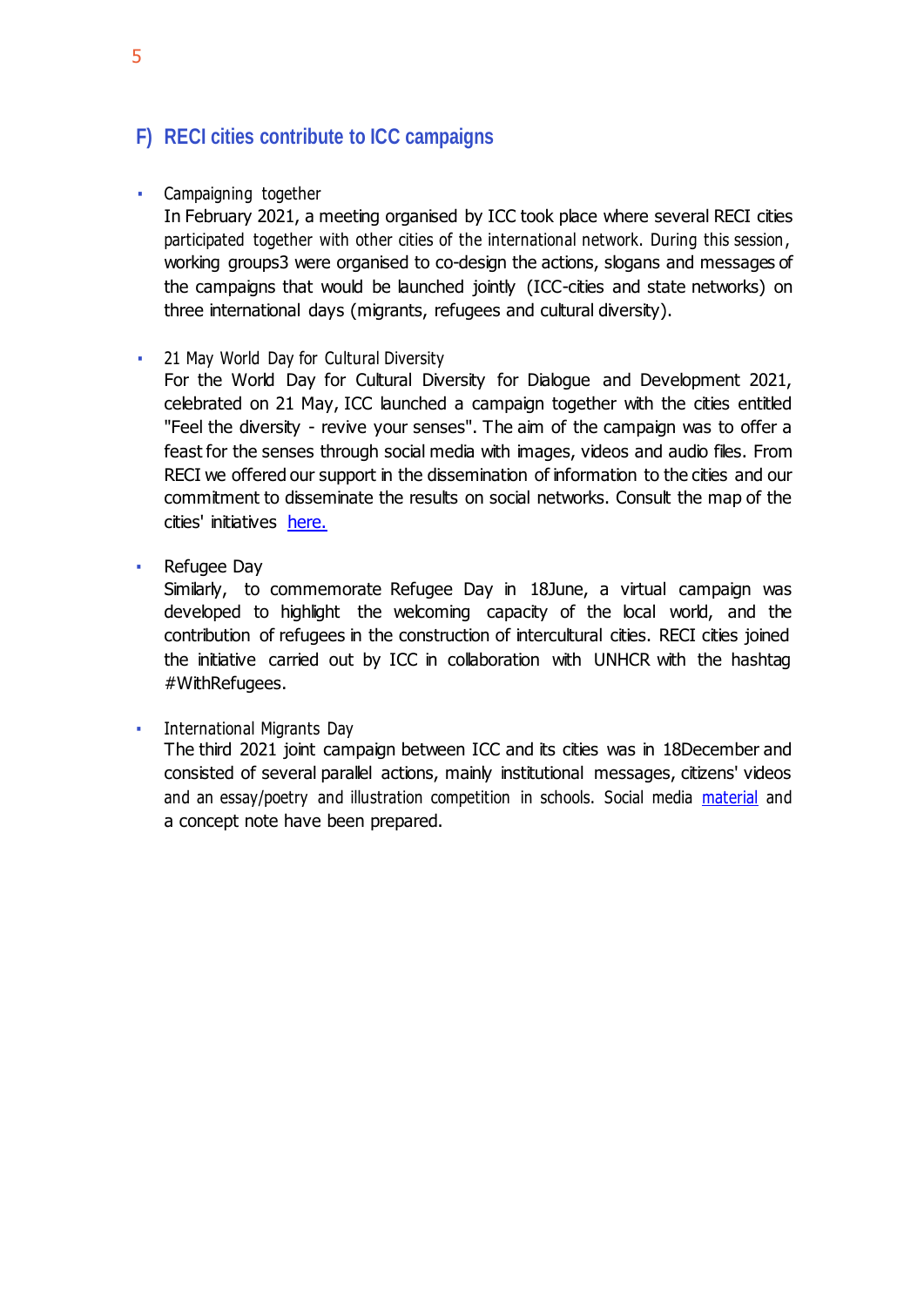# **#02 / RECI WORK PLAN 2021**

# **A) RECI working meetings**

The 20th RECI working meeting was organised on 3 March 2021, virtually due to the restrictions caused by COVID-19. This meeting, which marked the beginning of the 10th anniversary of the network, was attended by more than participants30 representing the different territories of the network. The work done so far in the framework of both the *Intercultural Cities* programme and RECI was reviewed. In addition, the launch of a RECI communication campaign to reinforce the intercultural narrative, in the form of a "Travelogue", was discussed.



The second meeting of the year took place on 12 July, and was attended by more than representatives20 of RECI territories. This meeting was also held virtually, and served to share ideas around the products and actions of the 10th anniversary of the network, as well as to share the status of the working groups, the RECI communication campaign and the work of the ICC. During the meeting, participants were also invited to the third and last meeting of the year, scheduled for November in Bilbao.

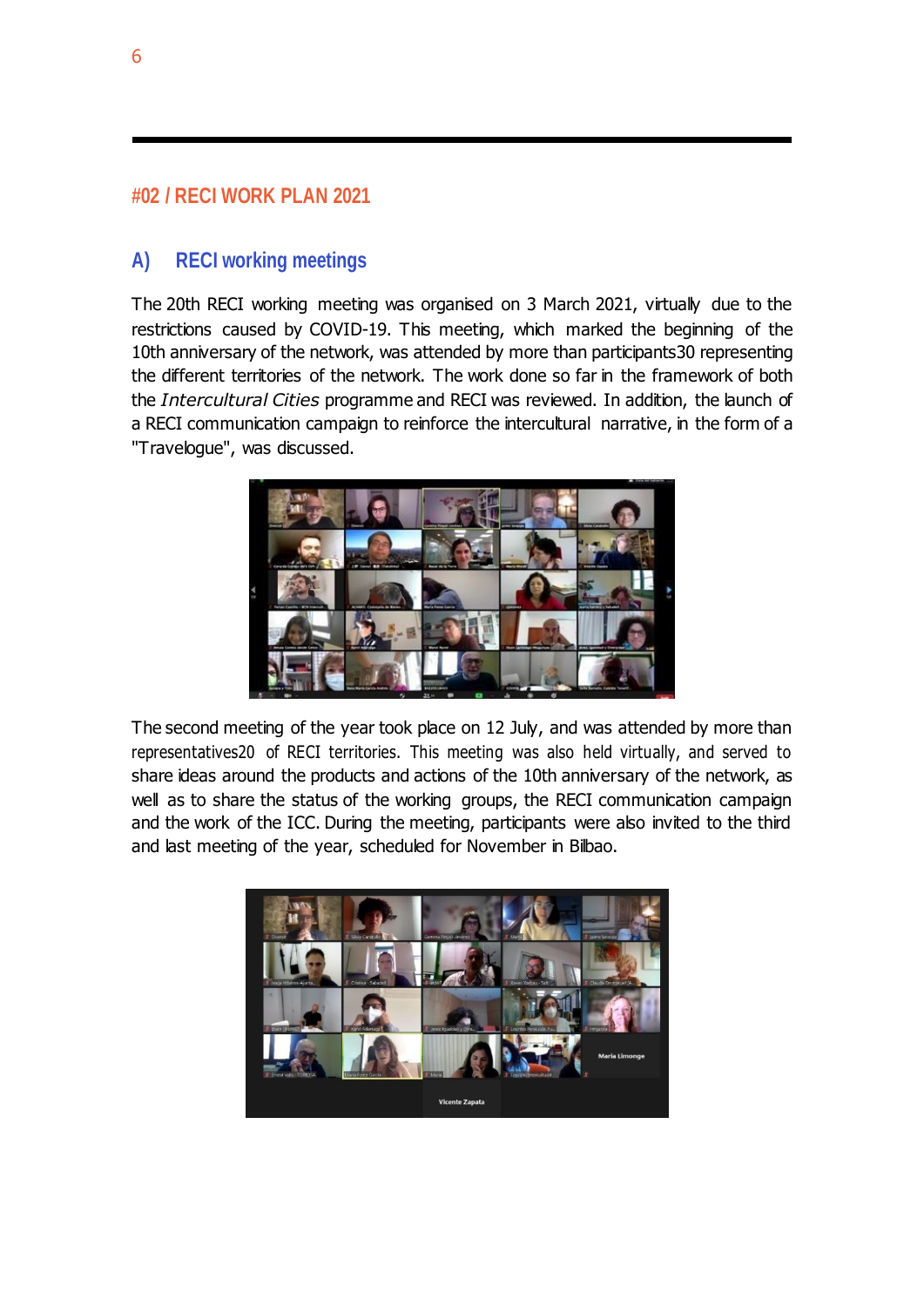The third working meeting of the RECI took place in Bilbao on the 3rd of 23November and22 was attended by more than 16 people 40from 16 RECI cities and territories, with an outstanding presence of councillors from different municipalities. The working day served to take stock of the work carried out in recent months, including the tools of the ICC programme, the work of the intercultural integration group GT -ADI-INT and an update of the network's working groups. In this sense, the new group on intercultural policy impact indicators was launched. In the turn of the working group on narratives, the launch of the "Travelogue towards Intercultural Cities" was presented as part of the RECI communication campaign #unviajenecesario and a *brainstorming session* was held in groups to reflect on the possible uses of the notebook and on concrete actions of the campaign. Finally, there was a reflection on the network's priority areas of work, challenges and areas for improvement.



### **B) RECI visits**

Within the framework of the ICC, expert visits to cities are carried out, which consist of two or three-day visits to a city by two experts who meet with political representatives, municipal technical staff and different representatives of the city's civil society. RECI does the same and during this period two visits have been made to cities that have joined the Network in recent years: [Barakaldo](https://www.ciudadesinterculturales.com/portfolio/barakaldo/) and [Valencia.](https://www.ciudadesinterculturales.com/portfolio/valencia/) The objective was to learn first- hand about the situation, challenges and evolution of intercultural policies in the city, and to be able to provide practical recommendations in a subsequent report.

In the case of Valencia, the visit took place on 1314 September. During the first day of the visit, and after the reception by the Mayor and the Councillor for Development Cooperation and Migration, meetings were held with various councillors, heads of various City Council services, entities that form part of the

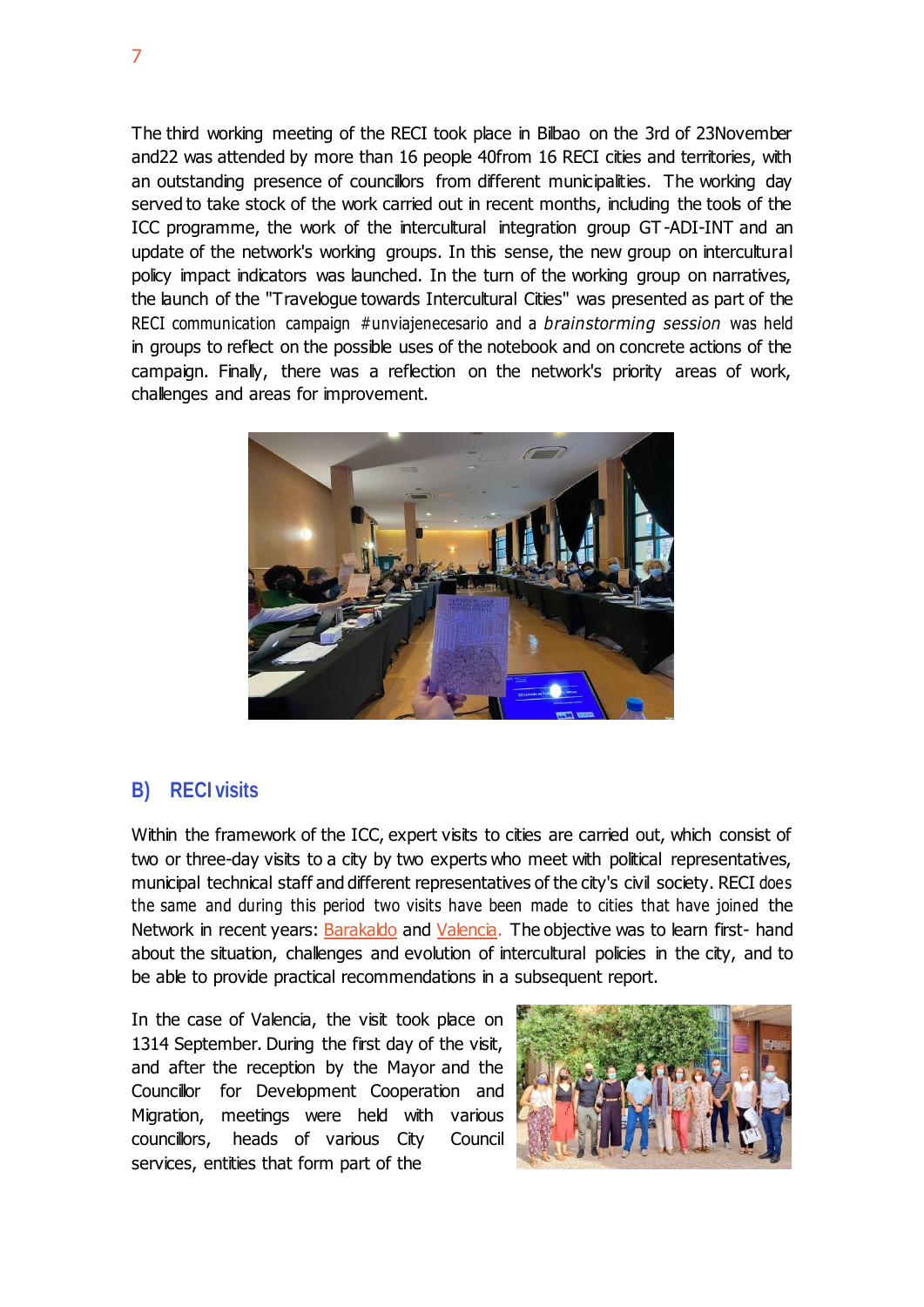Local Council of Immigration and Interculturality and some schools that are part of the *Xarxa Apuja el Tó.* The following day we visited two schools in the Orriols neighbourhood and attended the presentation of the Diversitours project.

The visit to Barakaldo took place on 7 and 8 October. The visit included an institutional reception, where the government team and the opposition shared some reflections on the need for an intercultural perspective and its practical application in local politics. There was also a working session with technical staff from different municipal areas and a more specific one where the service and facilities for reception were explained in depth, and the main challenges of the current system were debated. The visit also offered the possibility of getting to know the city's associative fabric and the links between some projects such as the Anti-rumour Strategy and the Time Bank.

In addition to these two visits to the network's newest member territories, a visit was also made to Tenerife as part of the presentation of the results of the fourth wave of the ICC Index. During the visit, a meeting was held with the Cabildo Insular, with the participation of the

president, Pedro Manuel Martín, the Island Councillor Carmen Luz Baso, the president of the RECI, Jaime Lanaspa, the RECI coordinator, Gemma Pinyol-Jiménez and thetechnician responsible for the network in the Cabildo, Julio Ramallo. The visitalso served to learn about experiences within the framework of the Juntas en la misma Dirección project, such as the Interreligious Dialogue table, or the work with the municipalities of Adeje and San Cristóbal de La Laguna.



### **C) Tools for the creation of intercultural narratives**

Over the last few years, RECI has accumulated significant *know-how*, both from an intercultural and anti-rumour perspective, which allows us to identify the criteria we consider most effective for building alternative, more rigorous and positive narratives on diversity. Within this framework, the Alternative Narratives working group formed by the cities of Bilbao, Castelló, Salt and Santa Coloma de Gramenet, is developing tools that facilitate the use of this accumulated knowledge.

On the one hand, a practical guide for the construction of intercultural narratives has been developed in response to an evident demand and need in cities. This guide aims to provide tools for the elaboration of communication strategies from an intercultural perspective and is aimed not only at personnel linked to interculturality but also at communication technicians of City Councils. During the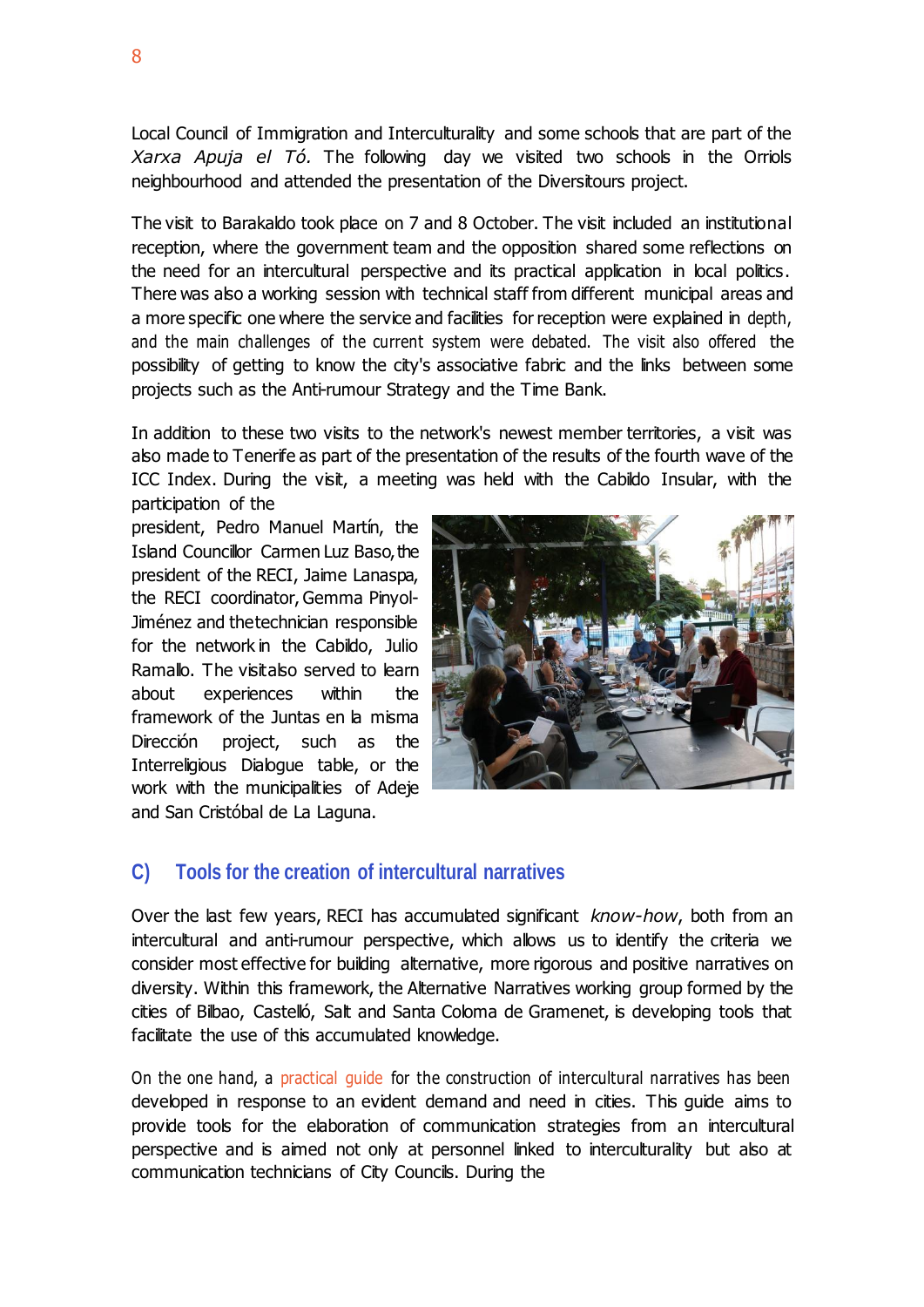In the different working sessions of the narrative group, the table of contents and the basic structure of the guide have been elaborated. In addition, parts of the guide have been nurtured, especially those referring to the challenges and opportunities cities face when developing a communication strategy that takes into account the intercultural approach. Cities have also participated by providing practical examples, experiences and good practices.

On the other hand, this year the alternative narratives group has also been working to develop a communication campaign in the framework of the 10th anniversary of the network. This is the first joint communication campaign of RECI cities that will offer a common framework, but can be adapted to the specific contexts of the cities involved. The star product of the campaign is a [travelogue](https://www.ciudadesinterculturales.com/wp-content/uploads/2021/12/Cuaderno-de-viaje-hacia-las-Ciudades-Interculturales.pdf) illustrated by Miguel Gallardo in which the technician Mila and the parrot Melo embark on "a journey towards coexistence". The main objective of the campaign is to disseminate the approach and principles of interculturality. In addition, the campaign seeks to promote reflection, the creation of intercultural narratives and to reinforce the visibility of RECI. The traveloque is an innovative format that works both online and offline and allows combining written content with illustrations. The campaign was launched in the framework of the network's 10th anniversary celebration, which coincided with RECI's 22nd working day. At the latter, the notebook was shared and the cities reflected together on possible ways ofusing and disseminating the material adapted to the needs and context of each territory.



In addition, in the field of alternative narratives, training with an international dimension has been carried out through an "Academy on alternative narratives" launched by ICC. This training was attended by technicians from RECI cities and other ICC cities. The agenda and more information can be found [here.](https://www.coe.int/en/web/interculturalcities/-/intercultural-academy-for-communicators-what-story-does-your-city-tell-)

### **D) Intercultural Competences**

In February 2020, the ICC programme launched a survey on the needs and interests of cities in which the results showed that intercultural competences for public and elected positions were at the top of the list. In this context, RECI, with the help of the working group on intercultural competences, has been working on the following topics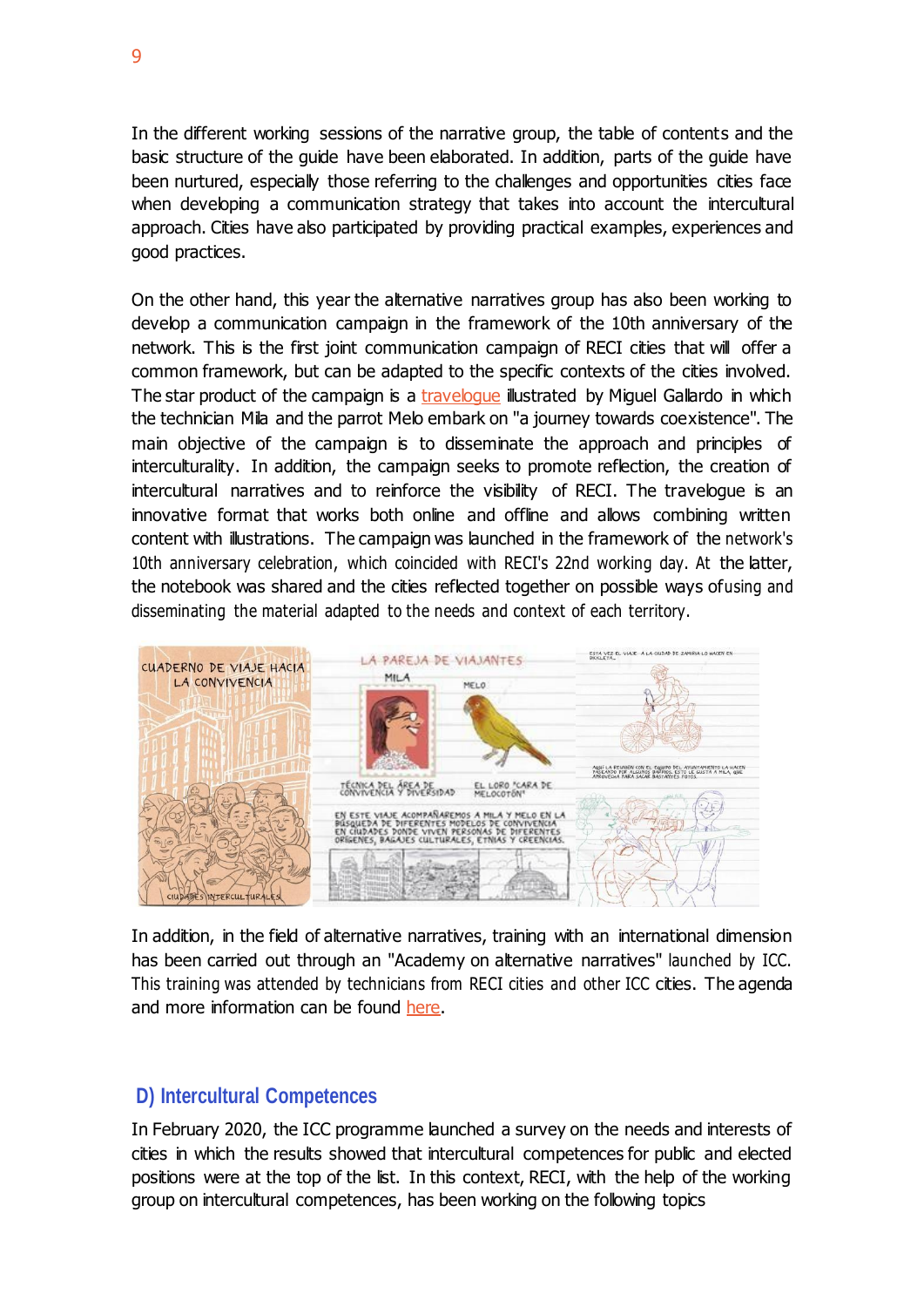developed the document ["Intercultural competences for technical and political positions in](http://www.ciudadesinterculturales.com/wp-content/uploads/2020/11/COMPETENCIAS-INTERCULTURALES_RECI.pdf) [local government"](http://www.ciudadesinterculturales.com/wp-content/uploads/2020/11/COMPETENCIAS-INTERCULTURALES_RECI.pdf). After an exercise of reflection and conceptualisation, a training module was designed as one of the necessary tools for the improvement of intercultural competences designed for a virtual modality. Afterthe training, an evaluation was carried out to adjust the design of the training proposal according to the needs of the cities.

Taking into account the above-mentioned achievements, the working group held its last session on 13 May 2021, at which it was agreed to close, since the objectives set for the group had been met. However, there is still a commitment to follow this issue closely at RECI meetings and in other spaces (ECCIPA project, ICC). In addition, all the cities in the Network will be informed of the progress made by the working group created by ICC (experts and representatives of the national networks) to address the creation of training tools in the framework of intercultural competences.

## **E) A welcoming framework from an intercultural perspective**

Over the last few years, the RECI intercultural reception working group has worked on the systematisation of the information gathered and the development of a workproposal that has focused on developing an intercultural reception model. In 2020, the main product of the group ["Rethinking Reception from an intercultural perspective"](http://www.ciudadesinterculturales.com/wp-content/uploads/2020/12/Repensar-la-Acogida-desde-la-perspectiva-intercultural-1.pdf) was launched, which seeks to contribute to the reflection on the reception that has been developed in Spain in recent decades from the local level and with an intercultural perspective, to promote debate on the subject and to help identify challenges and opportunities in this area.

### **F) COVID-9: Challenges and Opportunities in Intercultural Cities**

The current situation caused by the Covid-19 pandemic has challenged our ability as a society to cope with extraordinary and unpredictable circumstances. The pandemic has had a negative impact on the entire population, and has hit the most vulnerable groups particularly hard. In this context, RECI has initiated a process of analysis of the challenges of the immediate future from an intercultural perspective. Since the beginning of the pandemic, RECI has been actively working on the issue, among other things through the identification of experiences and good practices of RECI cities, in coordination with the ICC programme, which has dedicated a [web](https://www.coe.int/en/web/interculturalcities/covid-19-special-page) page to Covid-19.

### **G) Diagnosis, monitoring and evaluation of intercultural policies**

One of the most complex issues faced by RECI cities and territories is to be able to elaborate good diagnostics to identify priorities for the design of intercultural strategies and policies, and also to be able to evaluate their impact.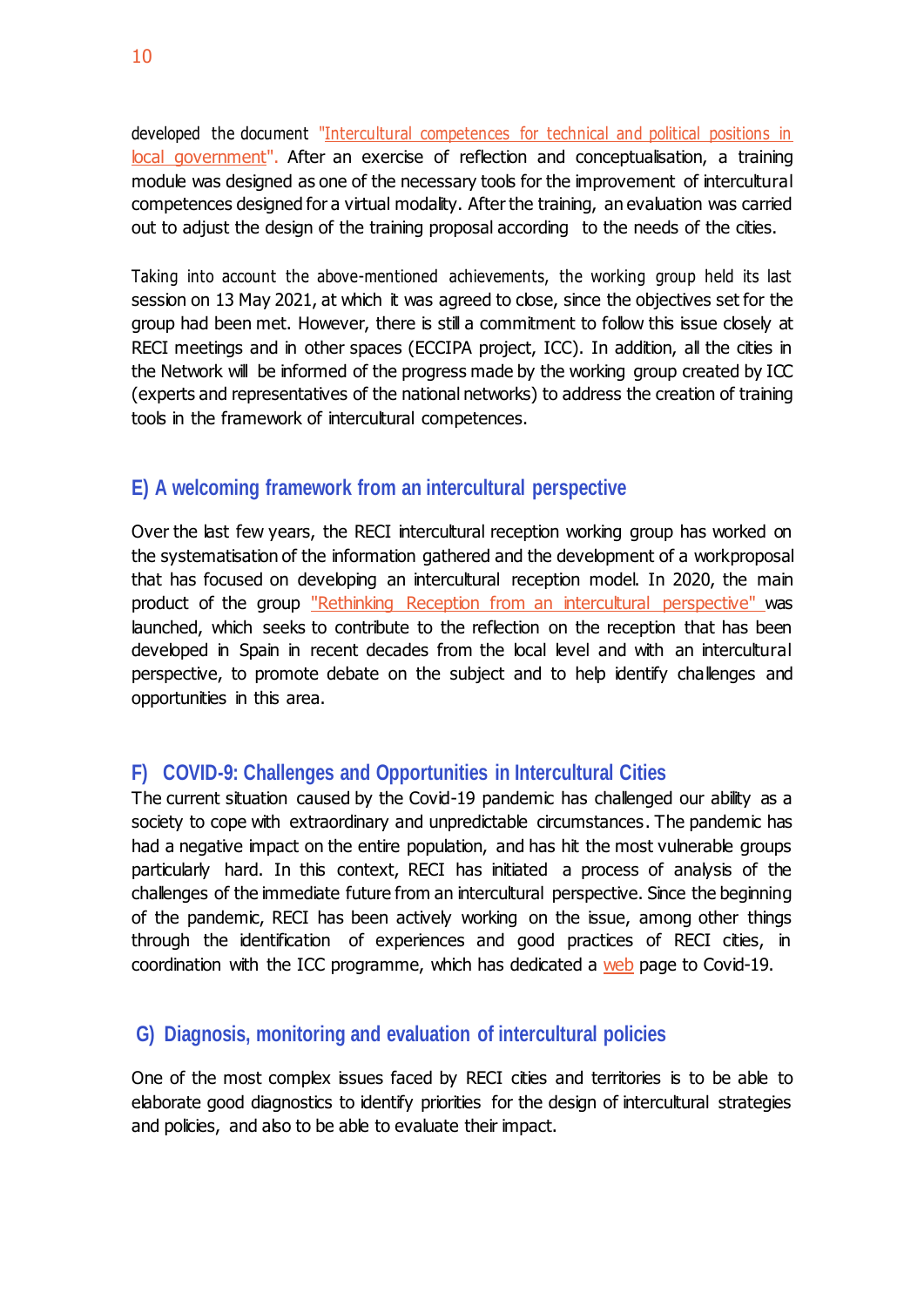The ICC index is a good tool that allows cities to obtain a snapshot of the situation at a specific moment in time, both of the reality and of the set of policies, and to compare the evolution over time. In addition, it allows, in a very practical way, to identify strengths and weaknesses of the set of municipal policies. However, it does not allow for a more detailed monitoring of the impact of intercultural policies, and it has been shown that it is necessary to go into this issue in greater depth and to equip oneself with other complementary instruments.

In coherence with the need to reinforce the intercultural approach and its principles, RECI has promoted this line of work that aims to complement the ICC index with the definition of a common framework that facilitates cities to carry out these diagnoses and evaluate the impact of their policies, with a system of indicators based on the principles of equality, diversity and interaction.

In this sense, an initial work of compilation and analysis of existing indicators has been carried out. To this end, the work of Sabadell City Council in this field was taken as a reference, as well as the work carried out by other city councils and territories such as Barcelona, Logroño and Tenerife. The complexities related to the collection of information on interculturality (municipal competences, data that do not exist or cannot be obtained, etc.) have been assessed.

On 9 December, a working meeting of the Working Group formed by Bilbao, Tenerife, Sabadell, Logroño, Barcelona and Donostia was held, at which a work plan and next steps in the identification and definition of a set of agreed indicators in the areas of public action and coexistence were produced through the available information (both quantitative and qualitative). The next meeting of the group is scheduled for February 2009. 2022.

# **H) RECI Dialogues**

In the first half of 2021, the first RECI Dialogue was held, a webinar to discuss hosting between technical staff from cities inside and outside RECI and experts. The webinar was held virtually on 22 June from 10:00 to 13:00. It was promoted by the RECI Welcoming working group and counted with the presentation of Jaime Lanaspa, president of RECI, Ivana d'Alessandro, ICC-Council of Europe, Gloria Rendón, expert and collaborator Diversit and Albert Mora from IDH-Universitat de València and with the participation of more than members40 from inside and outside RECI. In addition, the RECI cities themselves shared their experiences and good practices in terms of reception: Mercedes Nicolás from the City Council of Zaragoza, Jone Pariza, from the City Council of Barakaldo and Cristina Puente from the City Council of Sabadell. In this meeting space, the participants reflected on the reception that has been developed in the Spanish state in recent decades from the local level, the challenges and opportunities from an intercultural perspective.

In the framework of the work done to analyse the impact of COVID-19, Fuenlabrada City Council has organised a technical workshop with the support of RECI. The conference,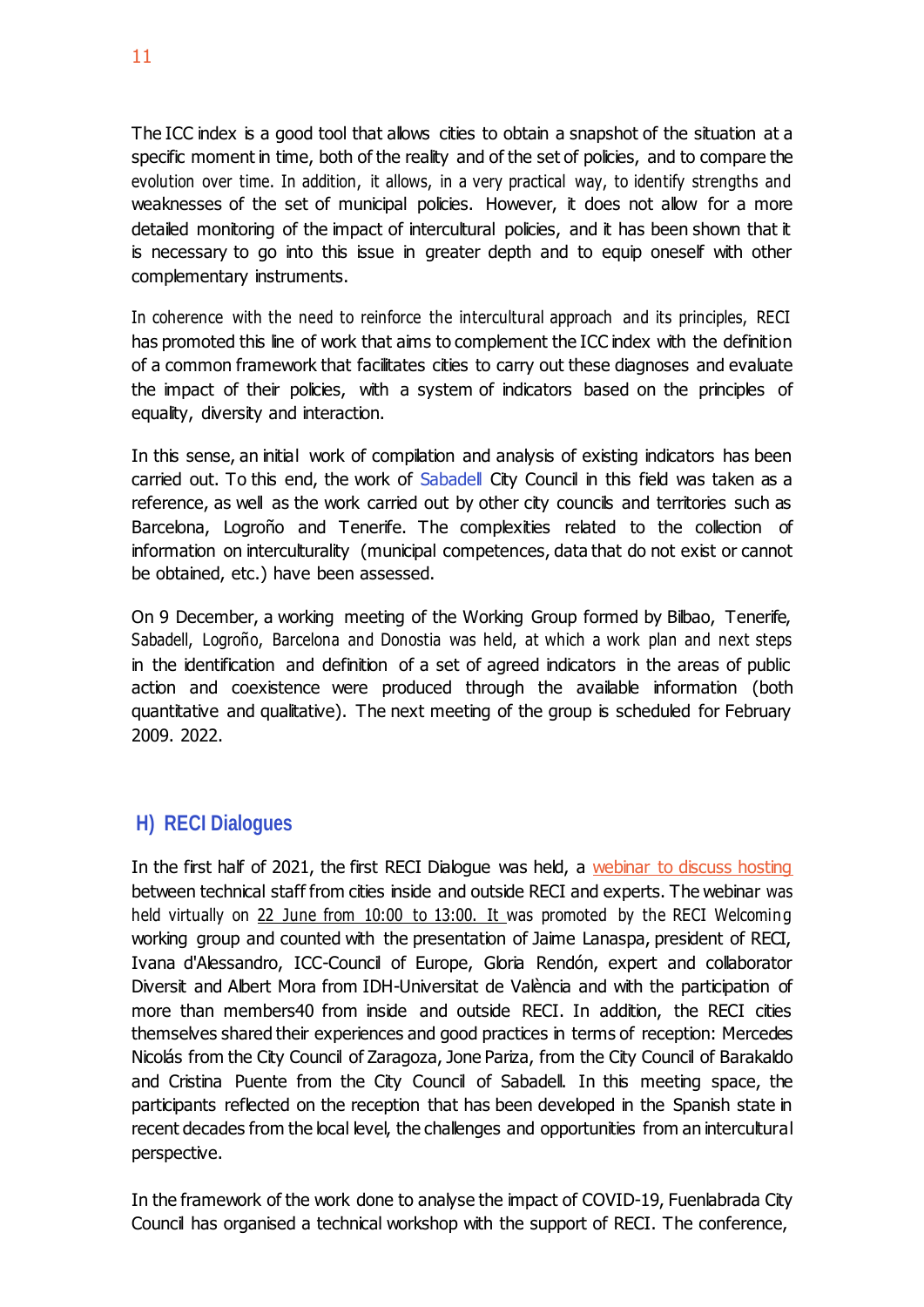entitled ["The social impact of the pandemic on the migrant population"](https://www.ciudadesinterculturales.com/wp-content/uploads/2021/06/DOSIER-3-El-impacto-social-de-la-pandemia-en-la-poblacio%CC%81n-migrante-1.pdf), aimed to analyse the social impact of the COVID-19 pandemic on the migrant population through an intercultural and cross-cultural approach. The event was attended by around 70 participants and included presentations by Álvaro Revilla, Director General of the Social Area of Fuenlabrada City Council, Jaime Lanaspa, President of RECI-Red de Ciudades Interculturales, Ivana d'Alessandro, head of *Intercultural Cities* of the Council of Europe, Albert Mora, representative of the Institute of Human Rights, University of Valencia, and Virginia Paloma and Rocío Garrido from the Centre for Research and Community Action of the University of Seville. The document resulting from the conference is available on our [website.](https://www.ciudadesinterculturales.com/wp-content/uploads/2021/06/DOSIER-3-El-impacto-social-de-la-pandemia-en-la-poblacio%CC%81n-migrante-1.pdf)

On 16 December, and in the framework of the International Migrants Day celebrated on 18 December, we held a webinar on discrimination in the local sphere, inspired by a guide produced by the Institut de Drets Humans de Catalunya "Guide for the preparation of comprehensive reports on discrimination in the city". This guide is presented as a practical tool at the service of public administrations and organisations for a comprehensive analysis of discrimination in cities, based on a more realistic diagnosis of what is needed to make equality and non-discrimination a reality, not only in legal regulations, but also in the lives of everyone. The author of the guide, Karlos Castilla, will participate in the seminar. In addition, Albert Fages, Director of the 'Oficina de No Discriminació' of the Barcelona City Council and Javier Pérez, Coordinator of Biltzen, theBasque Service for Integration and Interculturality that manages Eraberean, the network for equal treatment and non-discrimination in the Basque Country, will also participate.

After this first edition of the webinars on reception, the impact of COVID-19 and the fight against discrimination at local level, the possibility of continuing with these discussion cycles is being considered.

# **I) Participation in the European project 'European Pact for Integration'.**

The European 2019Commission approved the 'European Pact for [Integration'](https://epi-project.com/es/) project. The project officially started in January 2020.

During the first half of the year the cities have been working on the definition of their Intercultural Integration Plans. In May 2021, a comprehensive 3-day online training was organised for technical staff of the cities in the project. In the framework of this training, Diversit - ACI prepared a workshop on the key elements of any intercultural strategy. In addition, two RECI cities presented their experiences in the elaboration of Intercultural Strategies: Bilbao and Sabadell.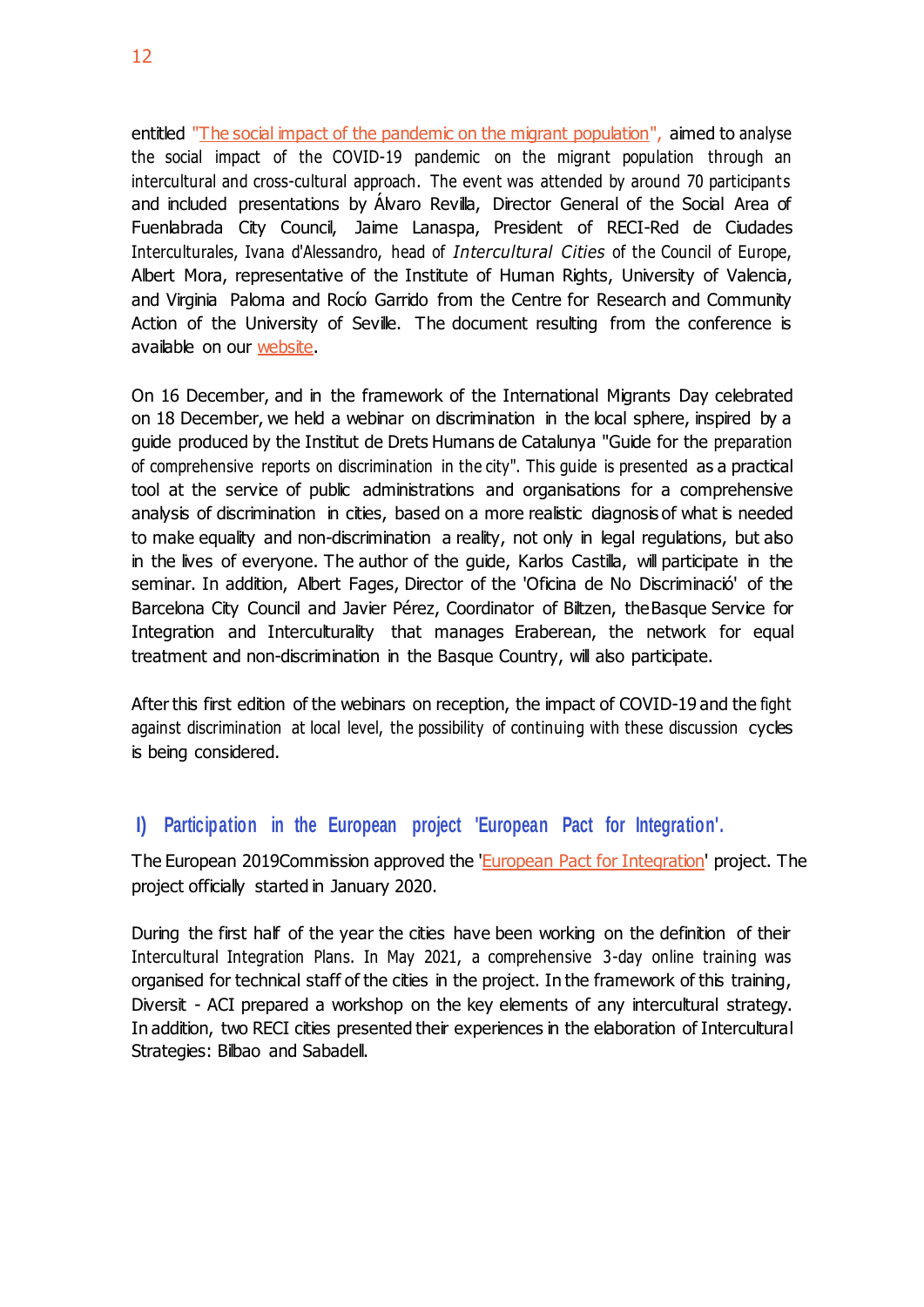

Key elements of an Integration - intercultural **Strategy** 

In the second half of the year, the cities have started to implement their plans with pilot actions. The monitoring of these actions is carried out by a committee (*Coordination Body*) which in the case of Cartagena is made up of:

- An external expert: Ramón Sanahuja, former immigration technician of Barcelona City Council.
- The city's technical partner: Diversit ICA
- A scientific expert: Dirk Gebhardt, UPF and collaborator of Diversit -ACI

# **J) 10 years of RECI**

Since its creation in the year in the framework of2011 the *Intercultural Cities* programme of the Council of Europe, the RECI has established itself as a key space for cooperation between different territories of the State in the promotion of Interculturality. On 23 November last, the 10th anniversary of the Network was celebrated at the Maritime Museum of Bilbao, coinciding with the 22nd working day of the network held on 22.

The celebration event, which was attended by more than participants60, began with an Aurresku that fused traditional Basque dance with African and contemporary dance. The event was inaugurated by the Mayor of Bilbao, Juan Mari Aburto and the President of RECI, Jaime Lanaspa. Ricard Zapata, Professor at the Pompeu Fabra University, gave some reflections on the importance of the network, its achievements during this time, and some possible challenges for the future. A video was also shown with a compilation of greetings and reflections from people who have played an important role over the last 10 years, but who either could not attend the event or are no longer linked to RECI.

The event hosted a round table to reflect on what it has meant for cities to be part of RECI. It was attended by Pablo Hermoso, Mayor of Logroño, Vicente Manuel Zapata, Professor of Human Geography at the University of La Laguna, María Limonge, intercultural mediator of the City Council of Castellón and Marta Morell, Deputy Mayor for Feminism, Animal Welfare and Participation of the City Council of Sabadell.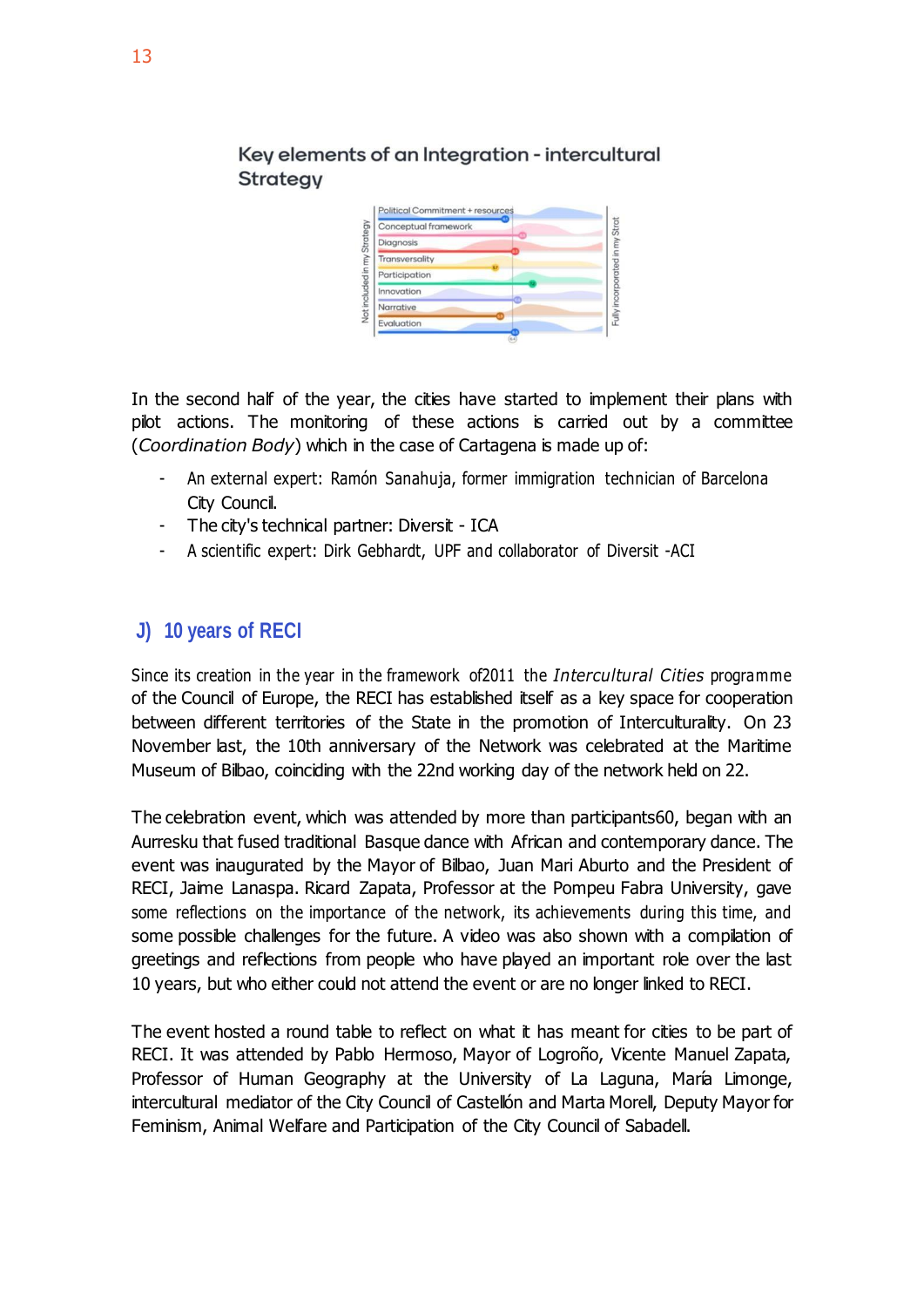At the end of the event, a summary of the day was presented in the form of a *visual thinking* projection by Elena Uriza, which, in addition to visualising the key ideas and moments of the day, also included the main ideas and values of RECI and its work over the last decade.

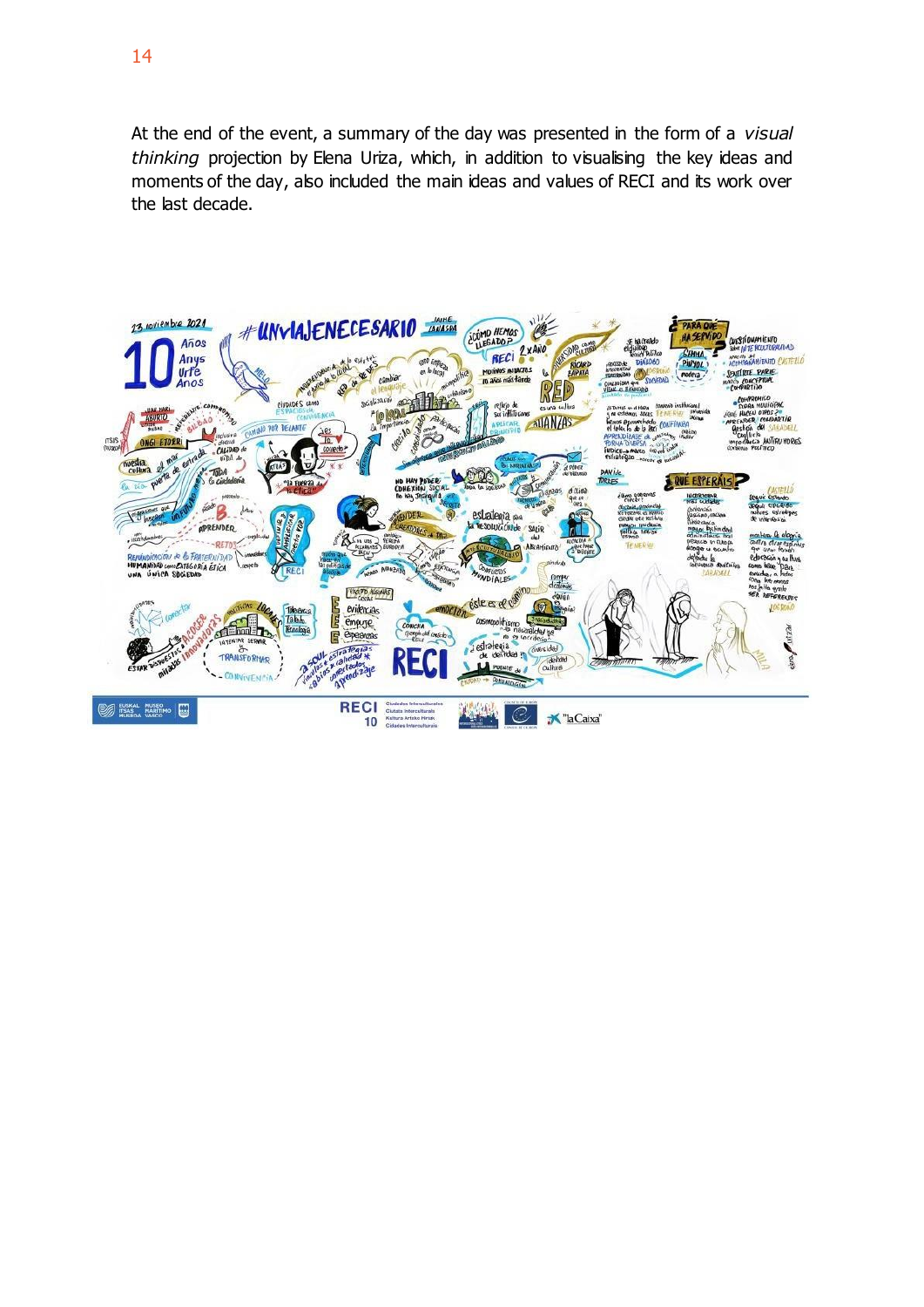### **#03 / COMMUNICATION AND VISIBILITY RECI**

### **A) Newsletter**

The RECI-Antirumores newsletter has been published every four months. In 2021 it was published in March, July and December. This internal communication tool has made it possible to share the acts and events in which both the Association and the cities have participated, the documentation published on relevant topics for the cities or the upcoming meetings and activities programmed. In addition, a direct subscription channel to the newsletter has been created for those who wish to subscribe to it through our [website.](https://ciudadesinterculturales.us4.list-manage.com/subscribe?u=ae6962af998265a0b35b799b8&id=6171a08efb)



# **B) RECI Visibility**

#### **In the media**

In the framework of RECI's tenth anniversary, Dani de Torres, director of the network, was interviewed in EL PAIS. The article discusses the work of the network in promoting and supporting innovative policies that promote and take into account diversity. The interview is available [here.](https://elpais.com/elpais/2021/02/08/seres_urbanos/1612795837_628308.html?ssm=whatsapp)

*"In order to promote the design of innovative policies at local level based on the intercultural appro ach or to foster anti-rumour strategies to prevent discrimination or improve coexistence and social cohesion, some twenty Spanish cities are members of the Intercultural Cities Network (RECI)*, a project that has been operating in Spain since *January 2011".*

### **Campaigns**

RECI is participating in the design of an awareness-raising campaign on youth and migration. This campaign is part of the project "Awareness-raising for tolerance and social cohesion in Spain" funded by the Ministry of Labour, Migration and Social Security. It is coordinated by the Atenea Foundation, with the participation of various social entities such as CEAR, UNHCR and the PorCausa Foundation.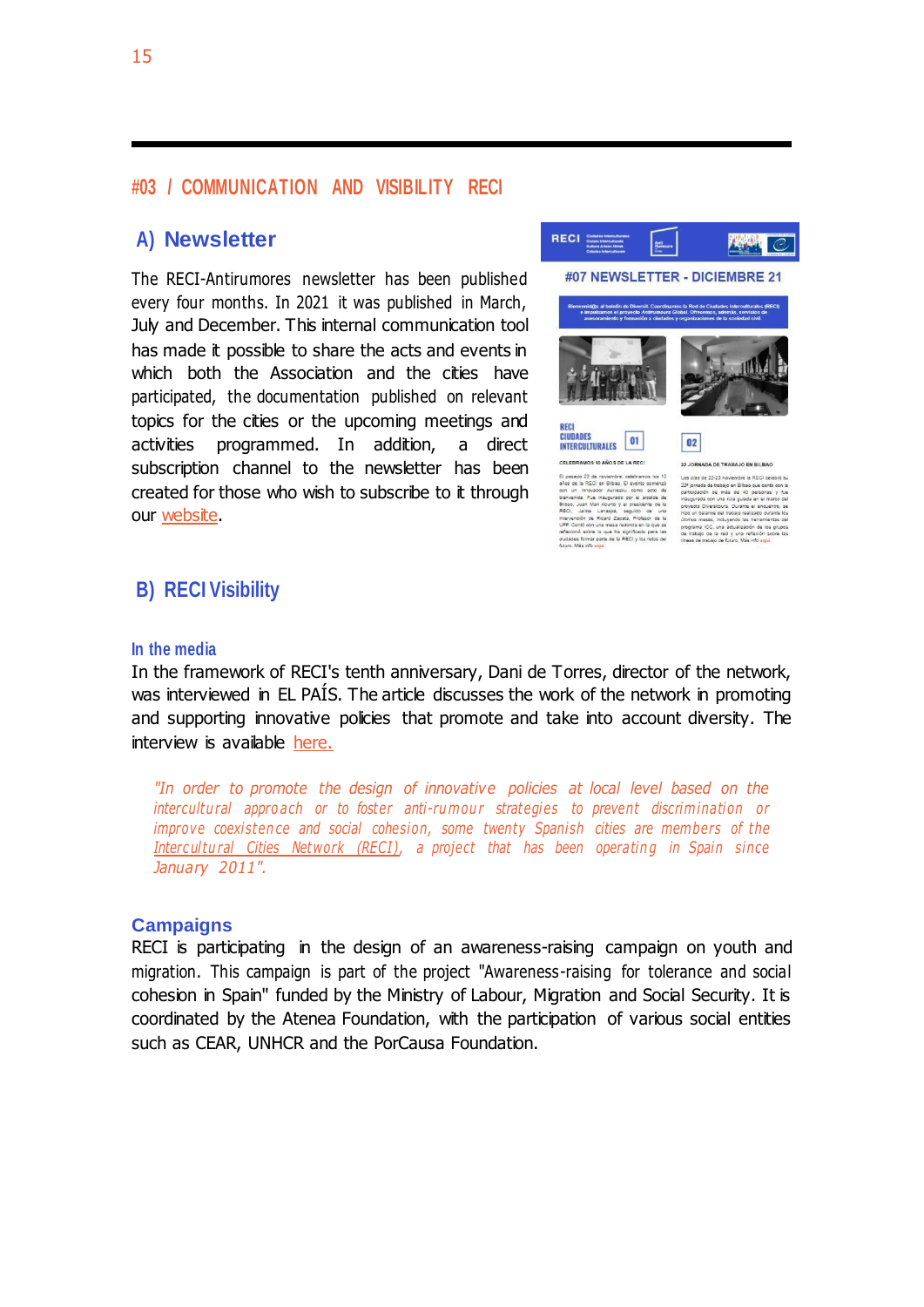# **#04 / COORDINATION AND INSTITUTIONAL RELATIONS**

### **A) Management of agreements and quotas**

During the last year, the agreements that expired in 2020 and 2021 have been renewed. In addition, the RECI cities of Barcelona and Malaga are in the process of signing the MoU with the *Intercultural Cities* programme of the Council of Europe.

### **B) Seeking resources to strengthen the functioning and activities of RECI**

In the framework of the search for other finalist and non-finalist resources to reinforce RECI's operation and activities, the following actions have been carried out:

- Participation in the design of the LYLA (Local Youth Integration Lab) project submitted to the European Union Asylum, Migration and Integration Fund under the call AMIF-2019-AG-CALL. The project, coordinated by Pro Arbeit (Germany) aims to develop a model of innovative participation of young people in the design of youth strategies from an intercultural perspective. Diversit has participated in this proposal with the city of Castelló de la Plana. Unfortunately, the project was not selected for funding.
- Participation in the design of the Debate Schooling project for the Erasmus  $+$ programme. The project, coordinated by the Swedish Intercultural Cities Network, aims to create an open and effective tool to counteract the growing polarisation and disengagement of young people through debate and play. Diversit has participated in this proposal with Santa Coloma de Gramenet, with whom it would implement elements of the anti-rumour approach. Unfortunately, the project was not selected for funding.
- Application for a grant from the ICC programme of the Council of Europe to implement a work plan that, on the one hand, is complementary to the current one and, on the other hand, strengthens internationalisation and the commitment to networking with ICC from both Antirumores and RECI. The grant, which has been approved, has a period of implementation from April to December of this year. 2021.
- Another project presented this year was STRengthening local action to counter discriminatory violence (STRIVE) in the framework of the call 'Promoting equality and combating racism, xenophobia and discrimination'. On this occasion, the project is led by EFUS, the European Forum for Urban Security and seeks, on the one hand, to raise awareness of violence and discrimination among politicians and technicians and, on the other hand, to share good practices in the field of prevention and intervention in this area. Unfortunately, the project was not selected for funding.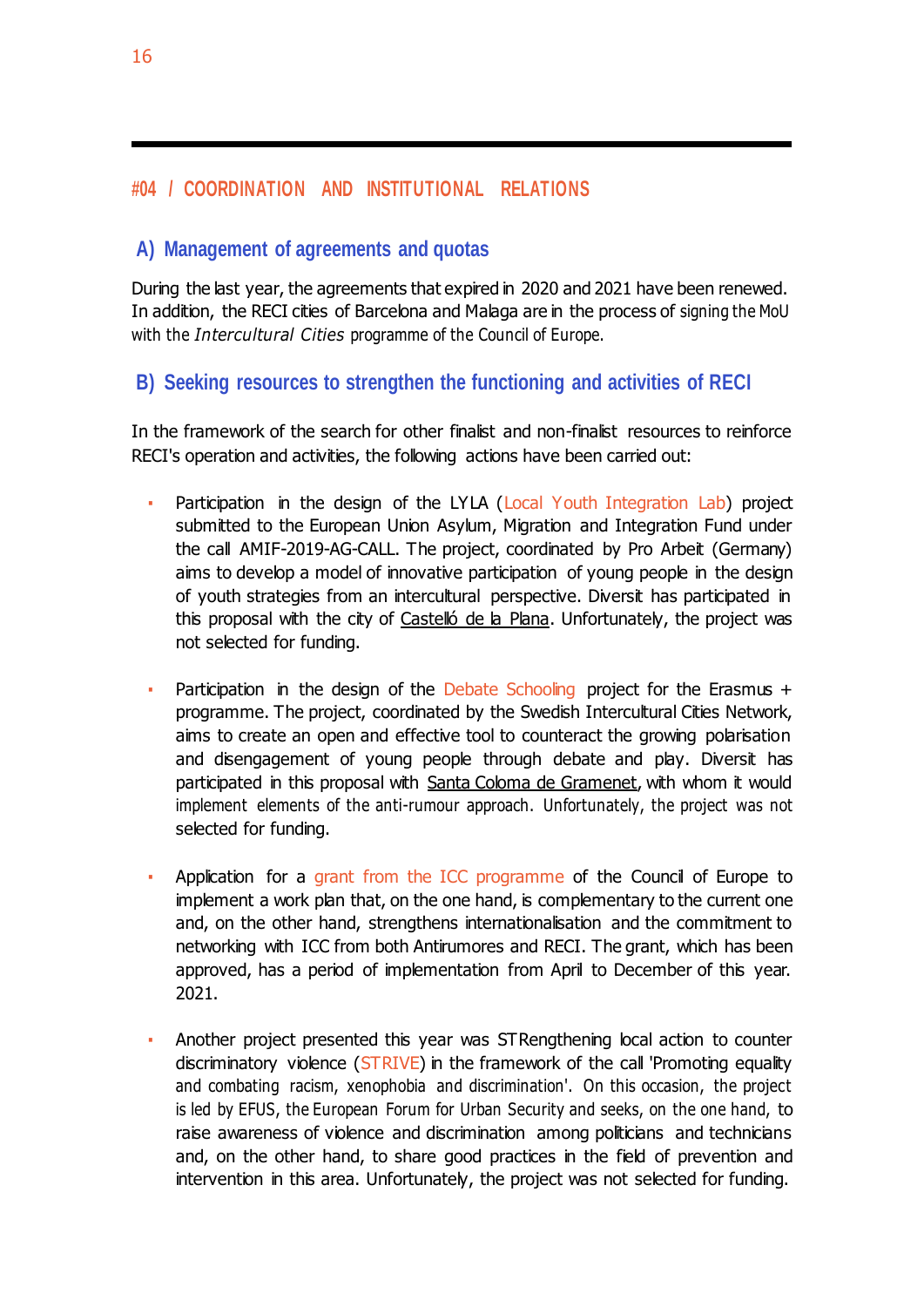- In this same call we joined the project led by the Government of Malta to support the design of its Anti-Racism Strategy Towards the implementation of an Anti-Racism Strategy for Malta'. The project has been approved and from Diversit - ACI we will offer training and advice for the design and implementation of an Anti-Racism Strategy at state level.
- **·** The NET-IDEA project has been submitted to the Citizens, Equality, Rights and Values Programme (CERV) and specifically to the 'Netowrk of Towns' call. The project stems from the ICC Intercultural Competences working group and the idea of seeking funding for the design and implementation of training in intercultural competences. The ICC city networks of Portugal, Italy and Sweden have been joined by the cities of Erlangen (Germany) and Lublin (Poland). Bilbao is a partner in the project.
- The SCORE project aims to create a coalition of European cities and local authorities for the promotion of inclusive sport, as well as the prevention and fightagainst racism, xenophobia and related intolerance in the field of sport. FourRECI cities are part of the consortium: Getafe (consortium leaders), Sabadell, Bilbao and Tenerife. In addition, they have several partners including the cities Limerick (Ireland), Botyrka (Sweden), Ioannina (Greece), Graz (Austria) and Rennes (France), as well as the Spanish Observatory against Racism and Xenophobia (OBERAXE), and Cidalia, a diversity consultancy.
- **The European project FAST-LISA aims to reduce online hate speech amongyoung** people. The project, which is part of the AMIF (Asylum, Migration and Integration) programme, has been approved and involves the city of Santa Coloma de Gramenet. Although Diversit is not a 'formal' partner in the project, it will participate in the training on the formation of stereotypes and prejudices and their impact on hate speech.

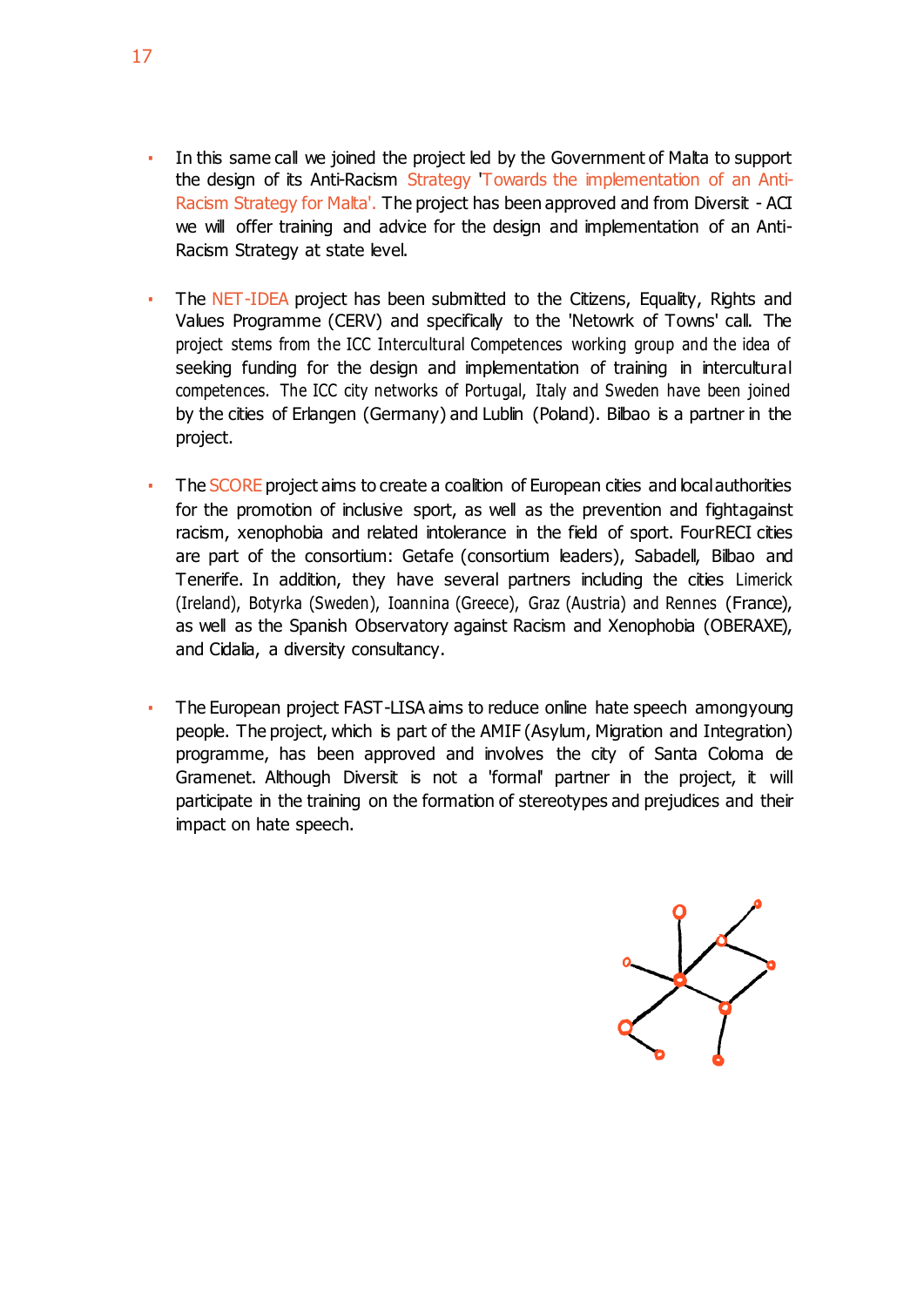### **#05 / DIVERSIT: AT THE SERVICE OF CITIES**

#### **Intercultural Barcelona Plan**

A diagnosis and evolution of the city from an intercultural perspective has been carried out over the last 10 years. To this end, all areas of the City Council have been involved, promoting a process of internal reflection with the different municipal areas, in order to reinforce transversality. The process has culminated in the elaboration of a new Intercultural Plan that has been presented in May together2021, with a Government Measure that aims to reinforce the institutional commitment to interculturality and the integration of the intercultural perspective in the whole of the municipal government action through the improvement of governance instruments.

In relation to the Plan, two reports have been produced: 'Proposals for action to promote diversity among the public staff of Barcelona City Council' and a proposal that identifies a relatively small number of indicators to be able to periodically monitor the evolution and trend of some variables related to the objectives defined in the city's new Intercultural Plan.

#### **Sabadell Intercultural Plan**

During the first months of 2021, the development of the **Sabadell [Intercultural](https://web.sabadell.cat/images/DretsCivils/2021_Pla_Intercultural_Sabadell.pdf) [Plan](https://web.sabadell.cat/images/DretsCivils/2021_Pla_Intercultural_Sabadell.pdf)** was launched in collaboration with the Sabadell City Council and with the financial support of the Diputació de Barcelona. The process has been similar to the other strategies: a diagnosis has been drawn up, which has just been validated by the City Council, and axes, objectives and actions have been defined and designed to advance intercultural action from there. The result was set out in a Plan that was presented and approved at the November Plenary Session of the City Council. 2021.

#### **Getxo Welcome Plan**

The Getxo Town Council has been advised on the design of a reception strategy aimed at people in international mobility (immigration, emigration, refuge). Firstly, a participative diagnosis was carried out and the main lines of action for reception in the city were defined. Next, advice was offered on the lines of action to be included in the future Municipal Office for Reception and Mobility.

#### **Intercultural training for the Sabadell Police Force**

Training in intercultural competences was given to the local police of Sabadell. The aim of this training was to offer an approximation of the intercultural perspective, bringing the theoretical framework closer to the professional practice of the service. The 4-hour training sessions were held for the staff of the community police teams (in person during the month of March), as well as for all the staff of the city's police force (telematically in May and June).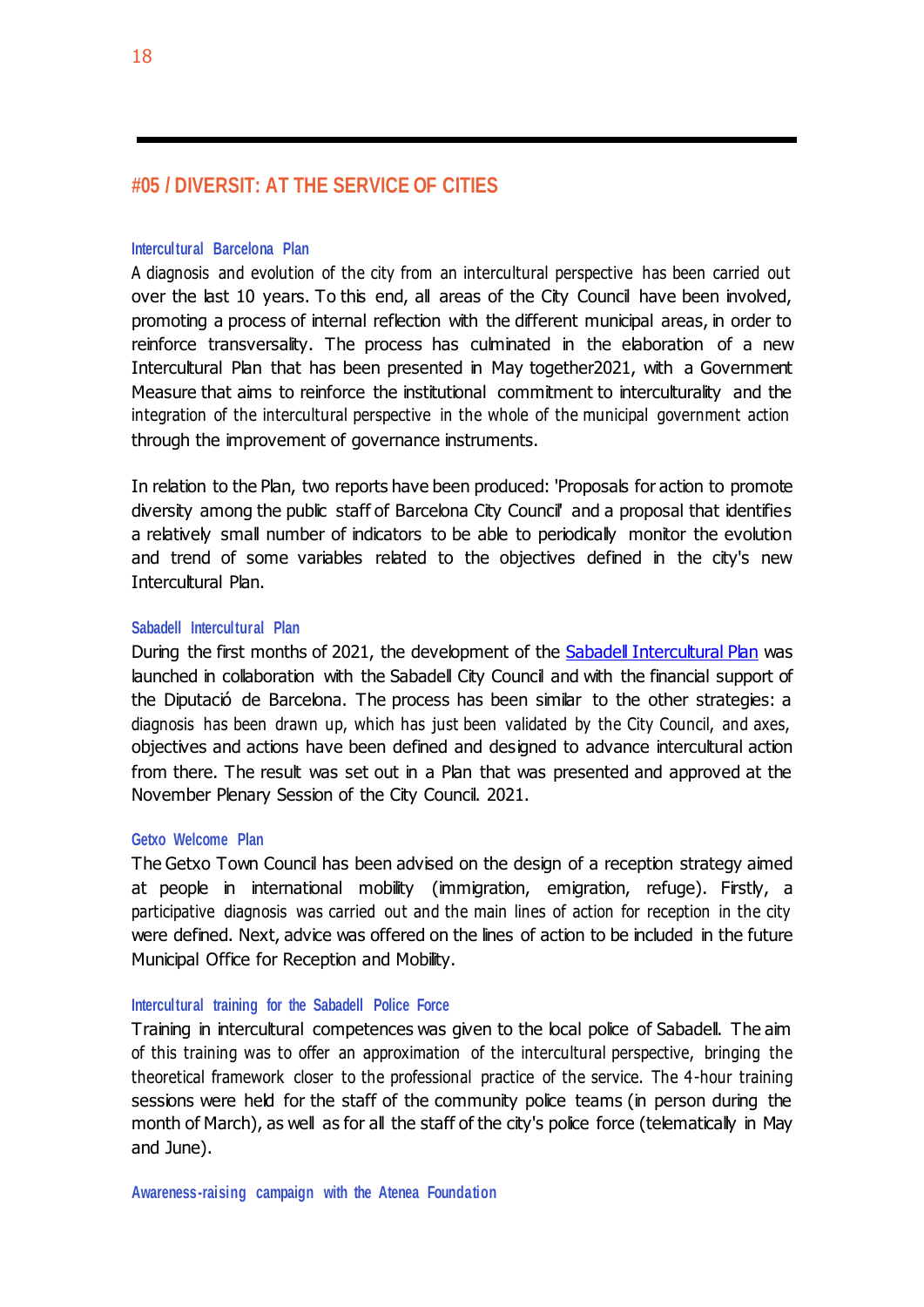We signed a collaboration contract to be part of the working group for the design and dissemination of an awareness-raising campaign on youth and migration in the framework of the project "Awareness-raising for tolerance and social cohesion in Spain" funded by the Ministry of Labour, Migration and Social Security.

### **Training in intercultural competences Tenerife**

During the last year, a training on intercultural competences has been held at the Cabildo de Tenerife (5, 7, 13 and 14 October). This training replicated the model tested last year in the framework of the intercultural competences working group, to which a session on the intercultural perspective in the design, implementation and evaluation of projects was added.

### **Pla de Barris Training**

This training offered an approximation of the intercultural perspective to the project managers of the *Pla de Barris* in Barcelona, bringing the theoretical framework closer to their professional practice in the design and management of projects in the neighbourhoods.

### **Host training Donostia**

The aim of this 3-hour training-workshop was to facilitate reflection and debate within the administration in order to identify challenges and possible alternatives to the work carried out to date, as well as to work on the formulation of proposals to improve reception.

### **Intercultural education training Castelló**

In the framework of a training on the intercultural approach in the educational field for teachers from schools in Castelló, two sessions were offered on the anti-rumour strategy as a creative approach to tackle coexistence and its implementation.

### **Anti-rumour training Portuguese Intercultural Cities Network**

In the framework of the 'Inclusion Influencers' project, the Portuguese Network of Intercultural Cities organised two online training sessions: one for teachers and the other for technical staff of the network's municipalities. For this purpose, it was supported by the Antirumours Global team. The training took place on 120 October.

### **Anti-rumour strategy in Gatineau**

Work has begun with the Canadian city of Gatineau to support the design and launch of an anti-rumour strategy and anti-rumour actions. The planned actions include an initial anti-rumour diagnosis, training actions for key actors and municipal staff, training, communication, evaluation and monitoring.

### **Anti-smoking training Fuenlabrada**

Anti-smoking training has been carried out in the framework of the Fuenlabrada Antismoking Strategy, which took place on 2628October, in person. The following were given